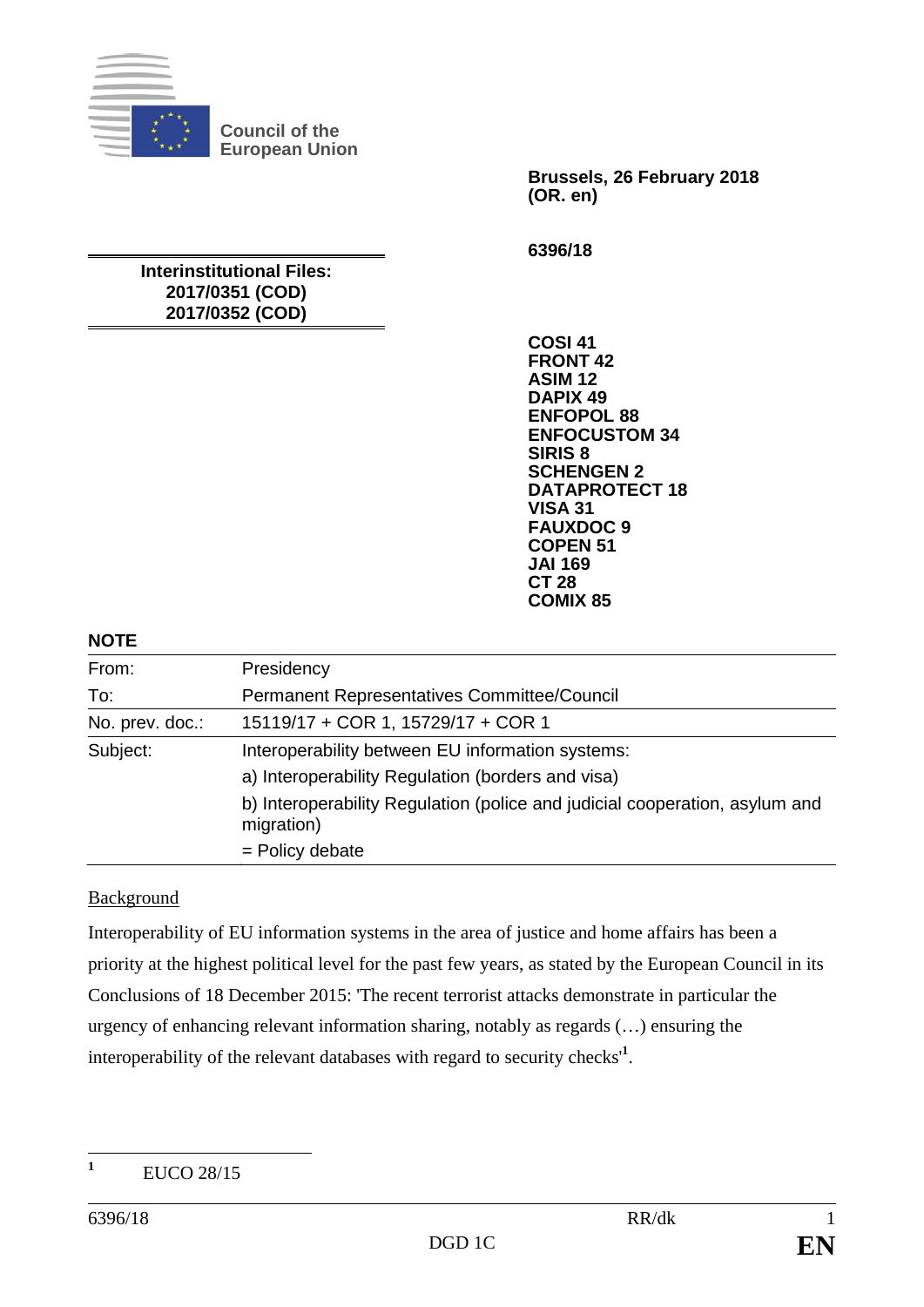The Commission on 6 April 2016 published a Communication on Stronger and Smarter Information Systems for Borders and Security<sup>2</sup>. On the basis of this Communication, the High-Level Expert Group on Information Systems and Interoperability was set up and prepared a report<sup>3</sup> with an overall strategic vision on interoperability and interconnection of information systems and on a more effective and efficient data management for borders and security in the EU.

In the light of the recommendations of the High-Level Expert Group, the Council at its meeting on 8 June 2017 adopted Conclusions on the way forward to improve information exchange and ensure the interoperability of EU information systems**<sup>4</sup>** . The Council welcomed the final report by the Group and outlined its vision as regards bringing forward the recommendations contained in the report.

The Council in particular invited the Commission to works towards developing **interoperability components**, while ensuring the full compliance with the requirements of the Charter of Fundamental Rights and in particular the comprehensive framework for the protection of personal data in the EU:

- European search portal capable of searching in parallel all relevant EU systems in the areas of borders, security and asylum;
- a shared biometric matching service for all types of biometric data;
- a common identity repository.

The Commission was invited to make legislative proposals as appropriate in line with the outcome of feasibility studies, including a thorough impact assessment, in order to implement these interoperability solutions in practice by 2020.

In order for the interoperability solutions to function properly, the Council also called on the relevant stakeholders to improve the **quality of data** in the EU information systems and to consider ways to establish **Universal Message Format (UMF)** governance at EU level.

 **2** 7644/16

**<sup>3</sup>** 8434/1/17 REV 1

**<sup>4</sup>** 10151/17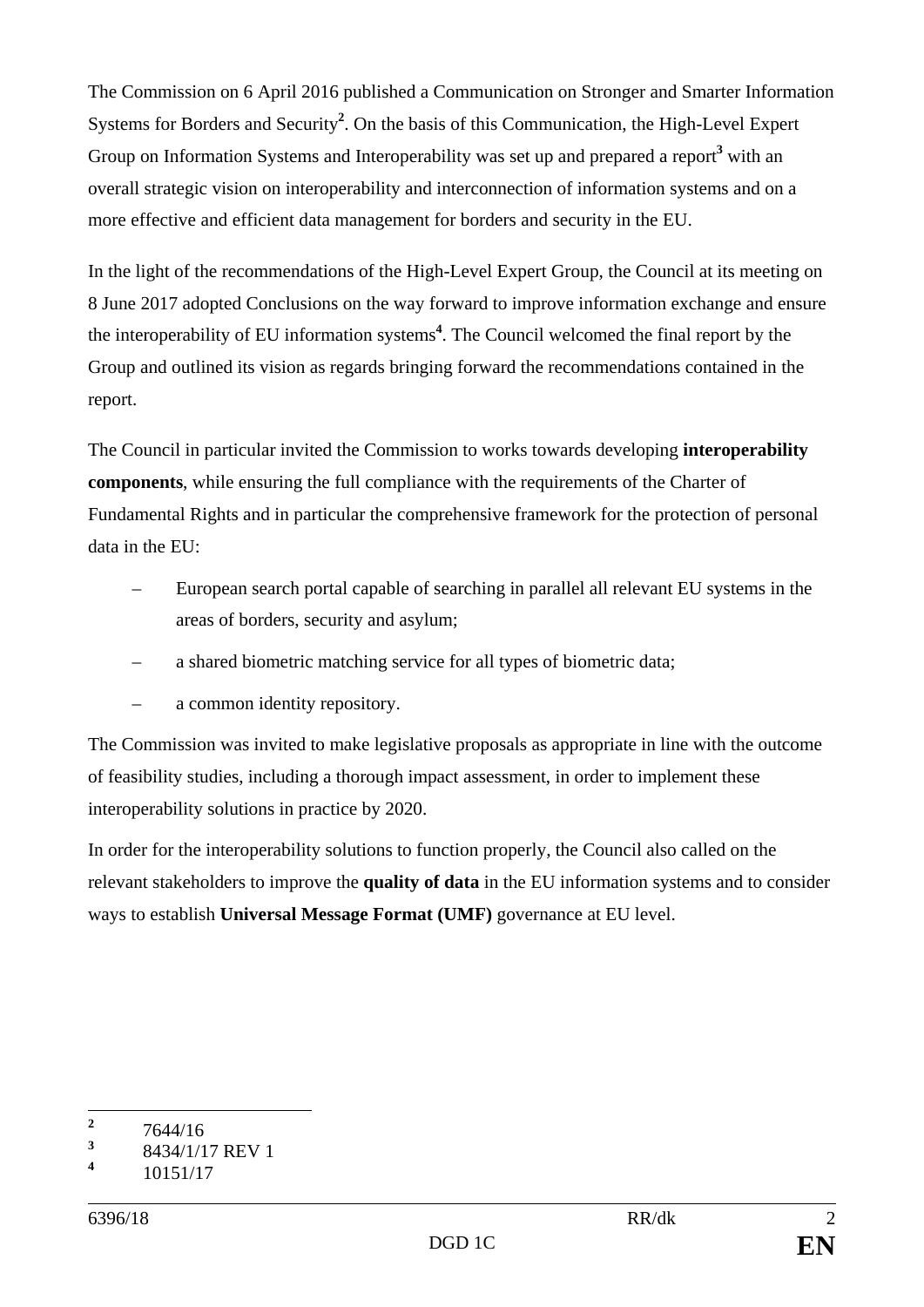Furthermore, the Council called on the Commission to explore options for achieving greater simplification, consistency, effectiveness and attention to operational needs as regards **law enforcement access to EU information systems** in the area of Justice and Home Affairs.

A number of other **longer-term recommendations** of the High-Level Expert Group on Information Systems and Interoperability were highlighted by the Council in its Conclusions of 8 June 2017, in particular as regards exploring the feasibility of the following developments and presenting the respective findings to the Council in the course of 2018:

- systematic recording of border crossings of all EU citizens,
- targeted registration of achieved SIS hits and improved availability of supplementary information contained in SIS forms;
- establishment of a central EU repository containing information on long-stay visas, residence cards and residence permits,
- interoperability of security and border management systems with customs systems;
- centralised mechanism for advance passenger information (API), including the need for a centralised router, as well as its possible use for passenger name records (PNR).

The Council also reminded its invitation to the Commission to present a proposal for ensuring the sustainability of **e-CODEX**, and to take the necessary actions, including a legislative proposal establishing the system of False and Authentic Documents Online (**FADO**) on a more solid basis.

The European Council in its conclusions of 22-23 June 2017**<sup>5</sup>** also invited the Commission to prepare, as soon as possible, draft legislation enacting the proposals made by the High Level Expert Group on interoperability.

 **5** EUCO 8/17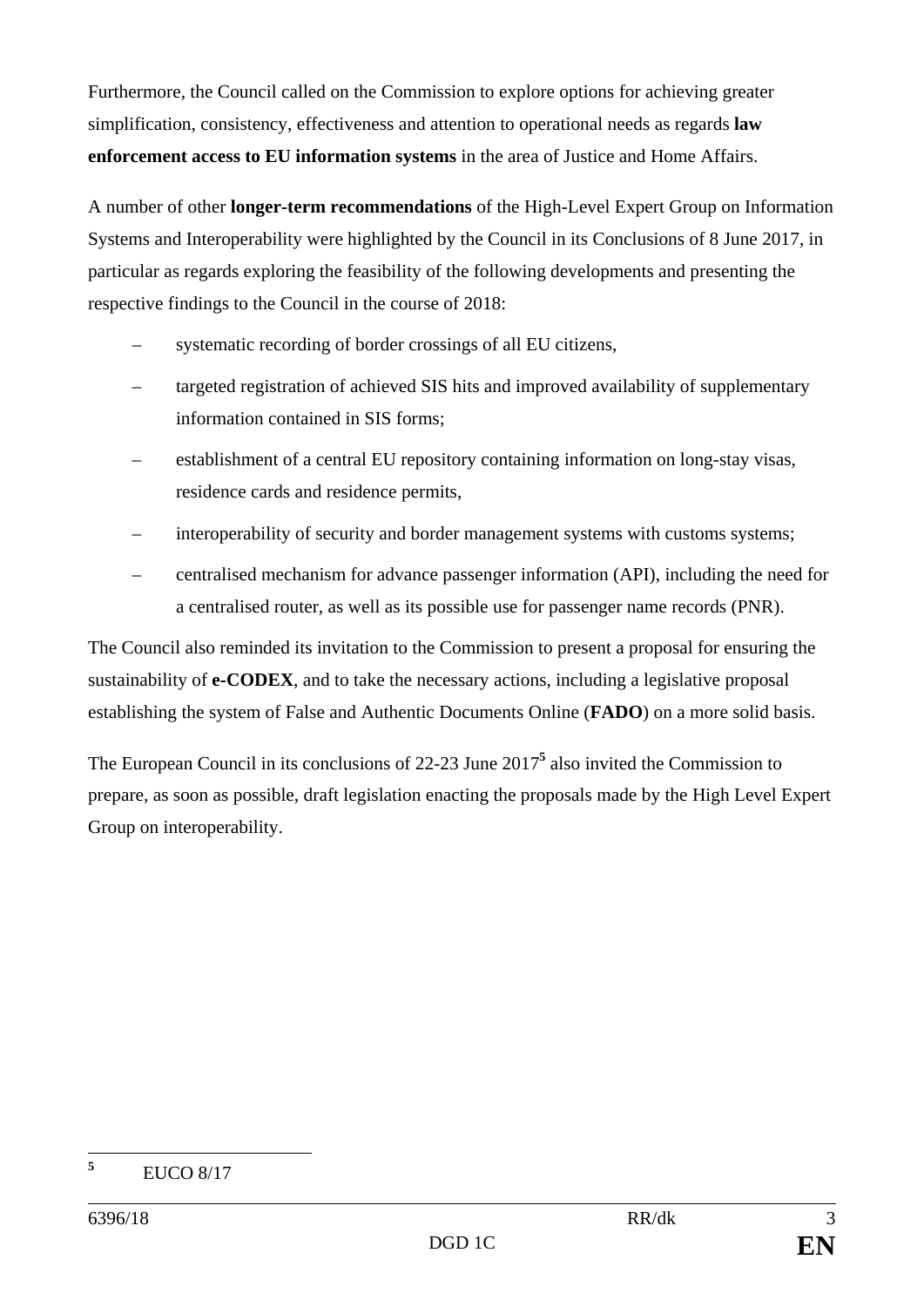## State of play

On 12 December 2017 the Commission adopted two legislative proposals on establishing a framework for interoperability between EU information systems: one focusing on large-scale information systems relating to borders and visa**<sup>6</sup>** , the second one focusing on information systems relating to police and judicial cooperation, asylum and migration**<sup>7</sup>** .

The Commission made a presentation of these proposals at the Working Party on Information Exchange and Data Protection (DAPIX) on 15 December 2017, which were generally welcomed by delegations. The Working Party has been examining both proposals Article-by-Article at its meetings on 8-9 January, 22-23 January and 15-16 February 2018.

During this examination several technical and operational questions were raised, including in relation to the functioning of each of the interoperability components, the expected data workflow and the overall interoperability architecture as well as its roll out, the implications of interoperability components for the current technical set up at national level and for the response times at borders, and as regards the practical functioning of user profiles and access rights. Delegations welcomed the organisation by the Commission of technical workshops on 14 February 2018 and another one scheduled for 16 March 2018 to address these questions in further detail.

During the aforementioned discussions it also became apparent that the implementation of interoperability solutions will require adequate financial means as well as technical (e.g. mobile equipment) and human resources and careful planning and preparation both at the EU level and within Member States. In particular the possible implications of manual verification of different identity data for border guards and SIRENE bureaus was raised. It was also concluded that EU institutions and agencies as well as Member States will need to work hand in hand in order to ensure that interoperability components can be implemented in a timely manner in order to reap their benefits as soon as possible.

 **6** 15119/17

**<sup>7</sup>** 15729/17